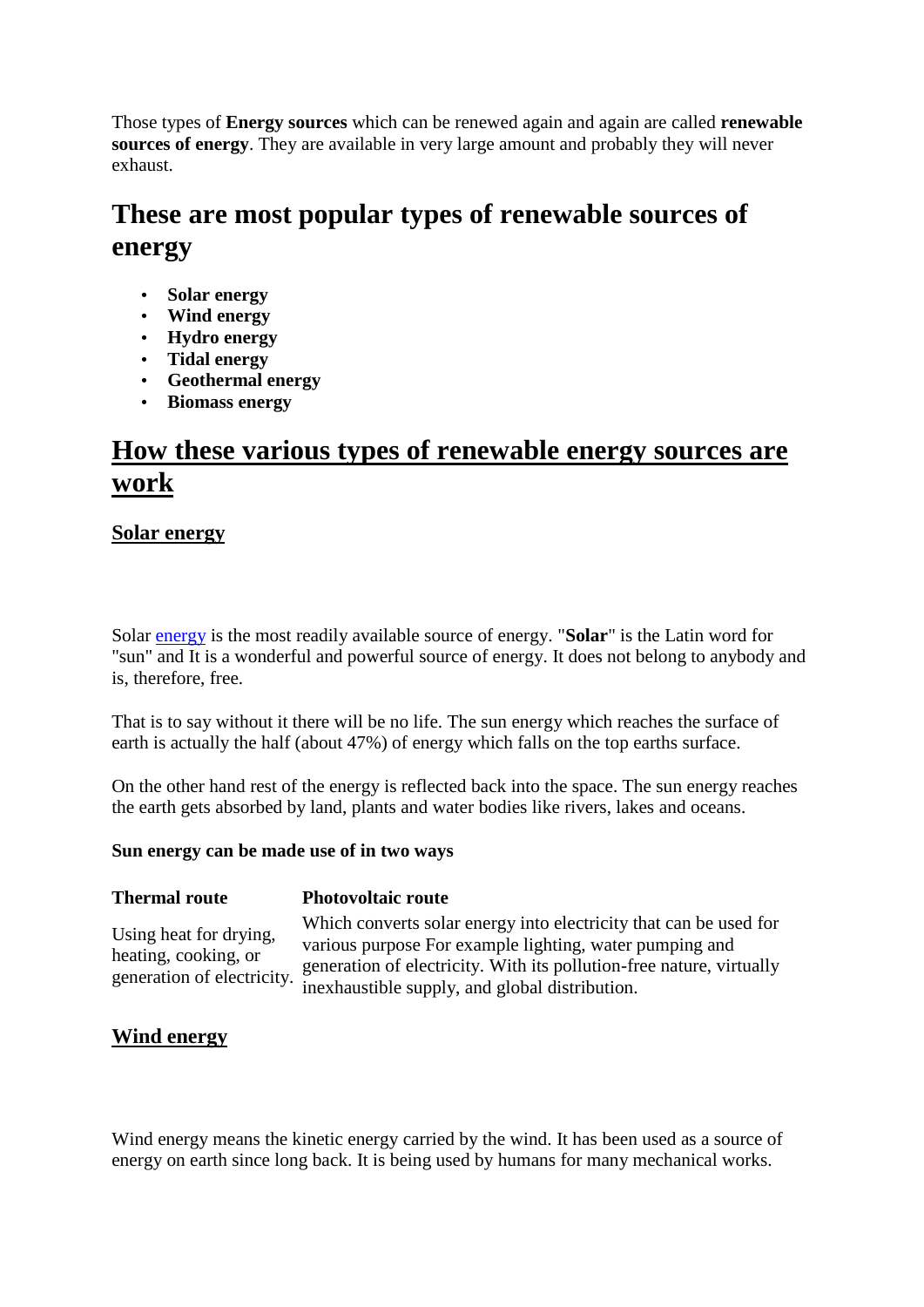Such as milling grains, water pumping, and power generation. The electric power is generated through the use of kinetic energy of wind to rotate the turbine similar to **water driven turbines**.

Although technology is growing after 1980, it took a good position after 2000. It happens because the cost of manufacturing and installation of wind turbine unit was dropped to a reasonable value.

And the efficiency to generate the electric power from kinetic energy of wind was increased to an optimum level. The wind speed is generally high at seashores. Therefore the installation of the wind-based turbines at these places is very demanding.

About 196GW energy is being exploited until the end of 2010.When equator of earth is got heated because of solar radiations then low pressure region is created. Because the warm air is lighter and it rises above the equator.

When this warm humid air reaches the troposphere, air in northern hemisphere moves toward northwards. Air in southern hemisphere air gets cool, when it reaches up to latitude of 30 degree.

Because of accumulation air at this high pressure region is created (dry weather) at around these latitude world most deserts are found.

If any kind of air get reached at this latitude is bounces back to low pressure region. The wind blowing in this pattern is called trade winds. When these trade winds reach the equator.

These causes circulatory motion like close loops these loops are called Hadley cells. If air further moves towards pole it forms Ferrel cell and polar cell.After pole when it interact with the cold air it bounced back and moves toward 30 latitude.

The wind motion of earth is also disturbed by phenomenon called Coriolis force. This cause the bending of wind/fluid in northern hemisphere to right and southern hemisphere to left.

## **Hydro energy**

**Definition Hydro energy** - The kinetic energy process by flowing water can be converted into electricity. This types of renewable sources of energy is often used by many country in the world. The power is then used for direct mechanical purposes or more frequently, for generating electricity.

Hydropower is the most established and widely used in a formal resource for electricity generation. Hydropower now accounts for about 20% of the world's electricity generation.

Output depends on rainfall and the land. Hydroelectric generation for various countries and regions indicates the Global increase. In about one-third of the world, hydropower produces more than half of the total electricity.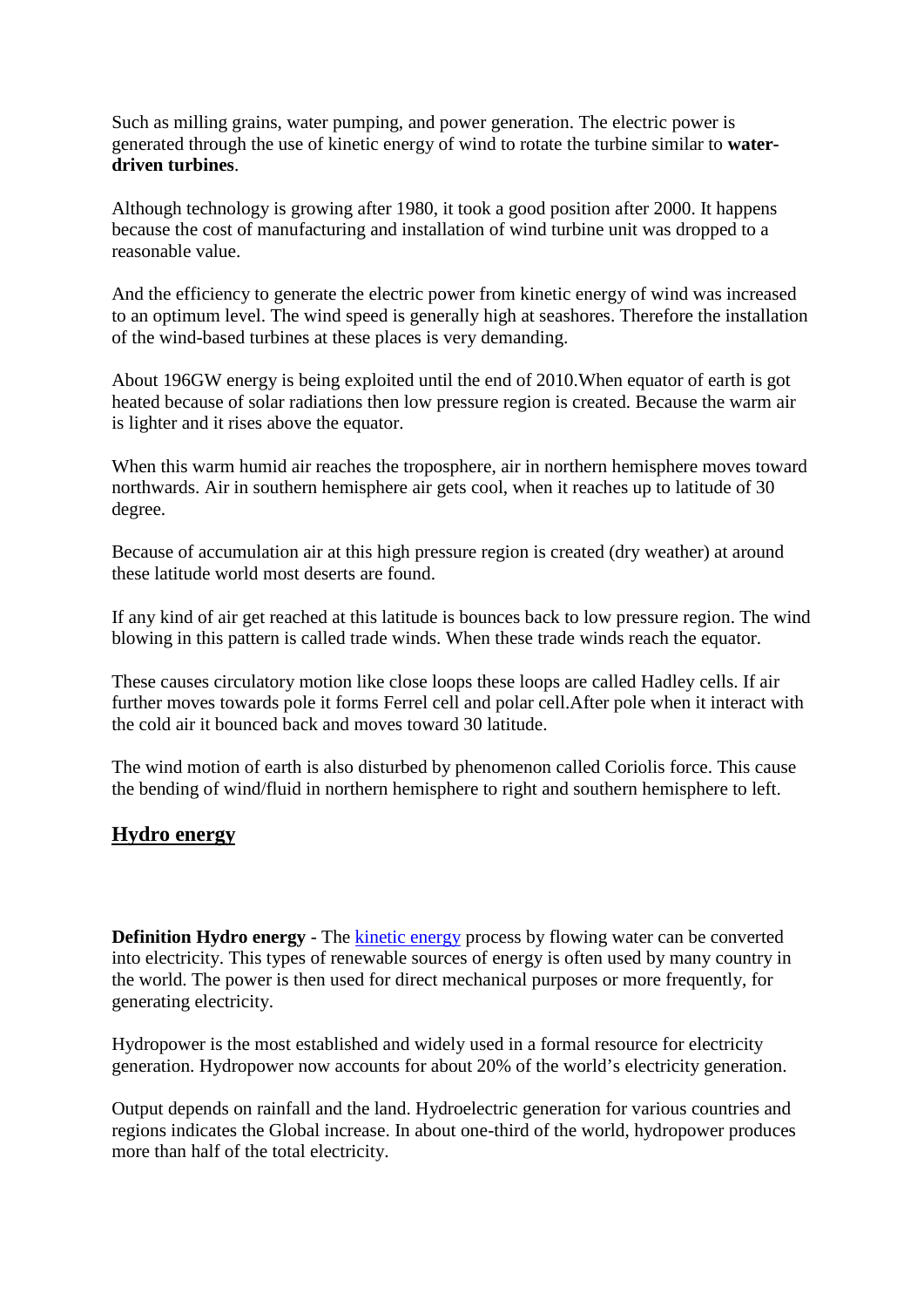In general, the best sites are developed first on a national scale, so the rate of exploitation of total generating capacity tends to diminish with time. By the 1940s, most of the best sites had already been exploited. Almost all the increase in hydroelectric generation is in developing countries, notably India, China, and Brazil.

However, Global estimates can be misleading for local hydropower planning, since the potential for hydro generation from the run-of-river scheme ( i.e. with only very small dams) is often underestimated.

In a hydroelectric power plant, a dam on the river is used to store water in a reservoir. Water released from the reservoir spins the turbine, which in turn activates a generator to produce electricity.

But all hydroelectric power does not require a large Dam. Some of them just use a small canal to channel the river water through a turbine.

Another type of hydroelectric power plant is called a pumped storage plant. The power is sent from a power grid into the electric generator. The generator then spins the turbine backward, which causes the turbine to pump water from the lower reservoir to an upper reservoir, where the water is stored.

The water is released from the upper reservoir back down into the river or lower reservoir. This spins the turbine forward, activating the generator to produce electricity.

### **Ocean energy**

Ocean energy has been developing itself for the last decade as an innovative **renewable source of energy**. Since water covers nearly 70% of the earth's surface. So water mass is a larger receiver of solar radiation on earth.

The energy in the ocean waves is a converted form of concentrated solar energy. The energy which comes from the sun is transferred through Complex wind **electromagnetic wave interactions**.

The effect of Earth's temperature variation due to solar heating combined with a multitude of atmospheric phenomena (variation in temperature and pressure). It is used to power generation or wind current, around the globe.

Ocean wave generation, propagation and direction are directly related to these wind currents. On the other hand, Ocean tide are cycle variation in seawater elevation (tidal height). And flow velocity as a direct result of the earth motion with respect to the moon and the sun. Combined with the interaction of their gravitational force.

A number of phenomena relating to Earth rotational with tilting at rotation Axis. The rate of spinning, and interaction among gravitational and rotational forces cause. The title conditions to vary significantly over time.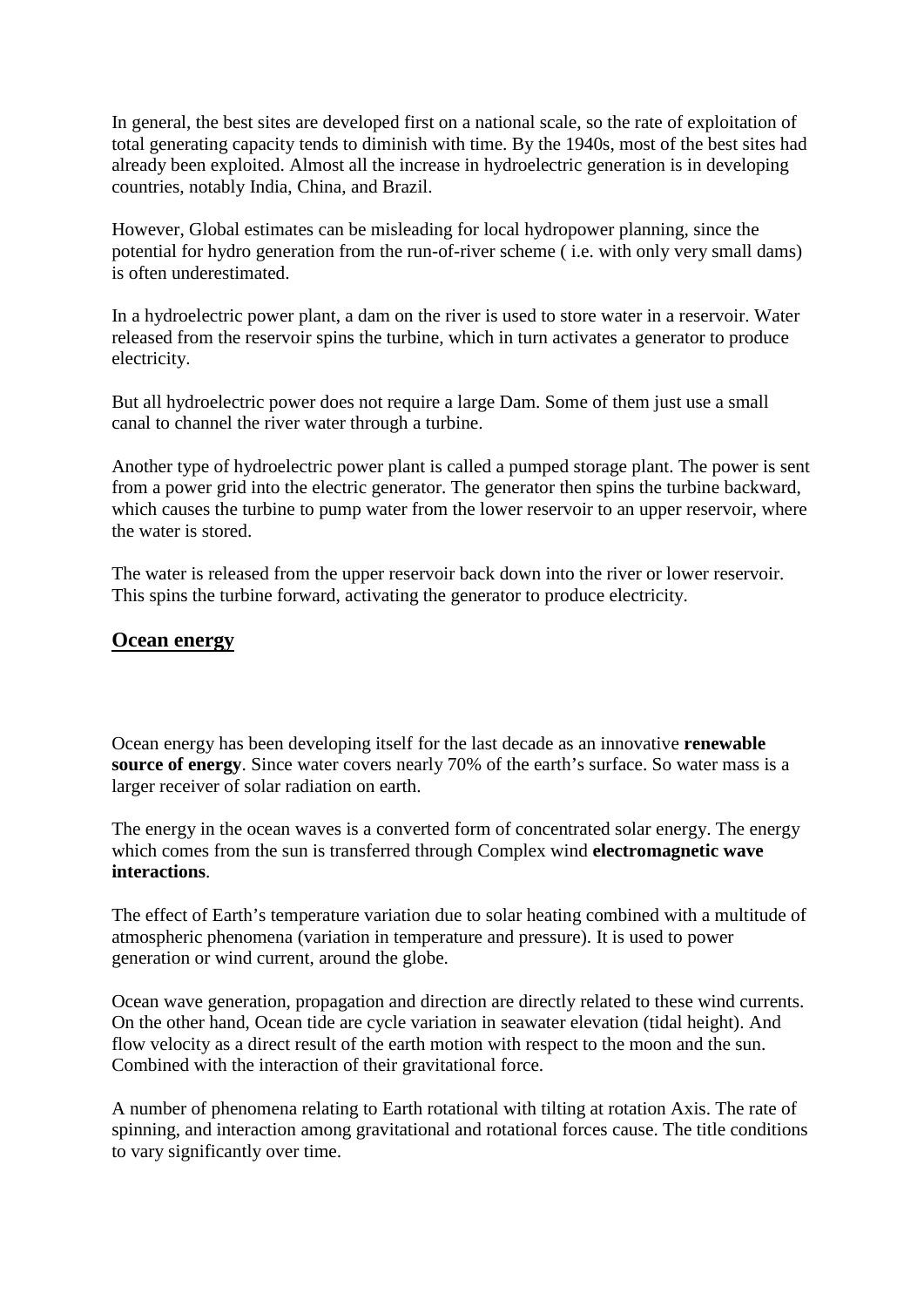Tide conditions are more Apparent in coastal areas there constrained channels to augment the water flow and increase the energy density.

# **Geothermal energy**

Geothermal is a combination of two words Geo which means earth and thermal which means heat. So, geothermal energy means energy pulled out from interior of the earth. From its birth, earth has been radiating heat from its centre.

Temperature close to the centre of earth is around  $5500^{\circ}$ C, it is expected to remain as such for billions of years to come. Since heat coming out of earth is endless, thus geothermal energy is renewable resource.

Since the study of renewable sources is to find the cost effective forms of energy that will never threat to pollution and global warming.

If we compare the heat flowing through the earth small as compared to solar heat energy, but still there are many places on the earth where the heat flow is sufficiently concentrated at resource of naturally heated water or steam at shallow depth, which can be used for electric generation. Such types of sources are called high enthalpy resources.

Enthalpy is the energy(beat) contents per unit mass of a substance, which is function of pressure, volume and temperature. Enthalpy  $(H)= E + PV$  where E is the internal energy, P is pressure and V is the volume of the substance. The internal energy E is the function of temperature.

The technique for exploiting the resources uses a very simple principle. It is similar to well established techniques for extracting oil and natural gas. In this principle, one or more bore well are drilled into reservoir, the hot fluid flows or is pumped out to the surface and then used in the conventional steam turbine. The typical drilling depth is 700-4000m. It may vary if source is deep.

Geothermal energy is a true renewable resource because geothermal is natural flow rather than stored energy.

## **Biomass energy**

Biomass is a stored form of energy transferred from solar energy. The solar is absorbed by the process of photosynthesis and stored in the growing plant.

Biomass is a carbon fuel source (compounds of carbon, hydrogen and oxygen), because carbon dioxide is released when biomass is burnt. In combined heat and power plant (CHP), the municipal waste, waste wood or landfill gas are usually small typically in the output range of 50kW to 100kW.